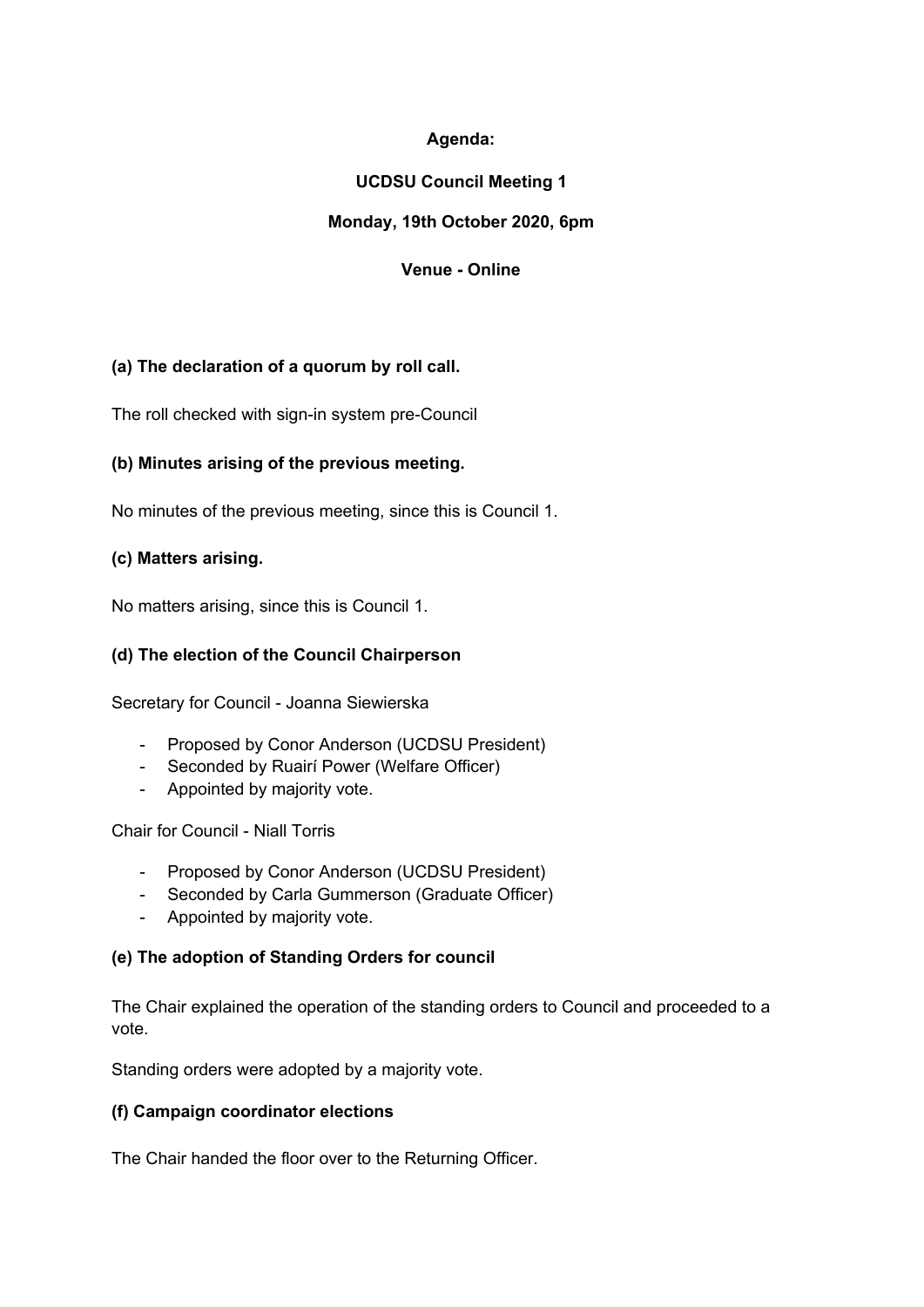The Returning Officer, Marina Lambrakis, explained the run through of elections.

The Speeches for the Campaign Forum elections began, followed by an opening of the electronic ballot. The ballot would remain open for 24 hours to allow members of Council to cast their votes.

## **(h) Motions on notice.**

No motions on notice were submitted.

### **(i) Items for discussion.**

# **What social activity council wants to partake in regularly to momentarily replace after council clubhouse pints – Leighton Gray, Campaigns & Communications Officer**

- Zoom rooms have been effective with class groups, so could work well for council too.
- Monthly game night, like cards against humanity?
- Game night and some discord, so we're not just chatting but also getting to know each other
- Kahoot quiz!
- Using discord a lot with class groups but UCD wifi doesn't support it, so people in res might be left out or have to use data to participate.
- A zoom quiz every now and then, with prizes!
- Events in college constituencies. Connect reps in colleges, and do social events.

## **(j) Items for noting.**

## **Student Seats on Programme Boards – Hannah Bryson, Education Officer**

Hannah deals with a variety of committees, one of them is Programme Boards. And, the SU has more seats than it is currently using, so she wants to increase student representation on these boards.

Eg, with science we fill 1 or 2,out of 7 seats!

If you're interested in this, email Hannah. The aim is to try to fill it with class reps, and if not, then the seats will be open to the student body. The information is in a document in the council folder in drive.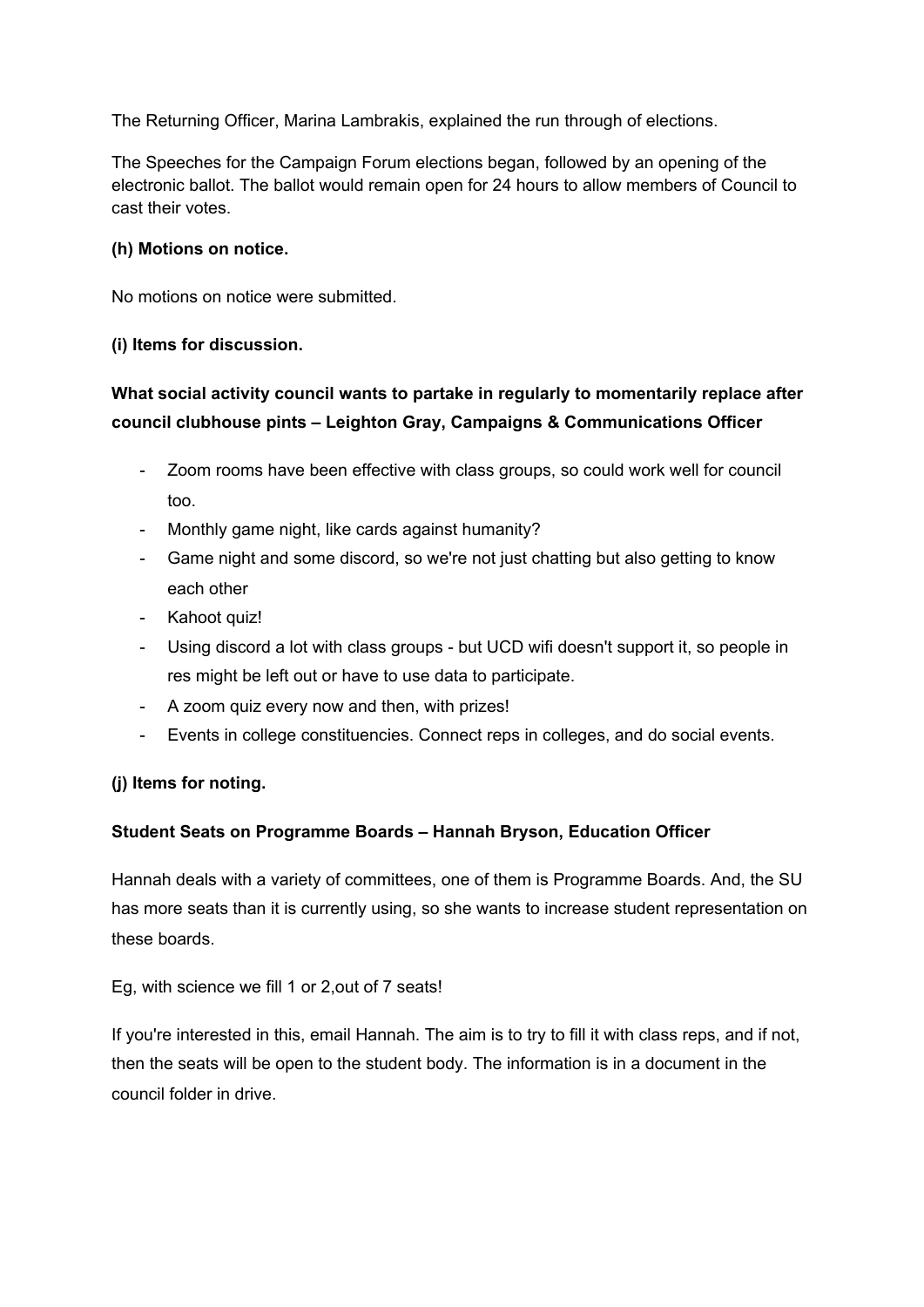A point to note - The forums are just there to discuss issues, whereas programme boards go into more detail, eg there was one today that dealt with internships and a vote took place. More of a decision making body.

A metaphor - the student forum is like the items for discussion. The programme board is like the items for approval.

## **(k) Items for approval.**

No items for approval were submitted.

# **(l) The reports of each Executive Officer, Campaign Coordinator and ENTs Forum Officer.**

No reports for the Campaign Coordinators and Ents Forum, as they are just being elected.

## **Conor Anderson, UCDSU President - Report was submitted late**

- Mostly taken as read and presented key points for 2 minutes.
- Questions were answered about the bottom-up approach of the fee reduction campaign, and reimbursements for students leaving campus residences early.
- The report was adopted by a majority vote of Council

# **Leighton Gray, UCDSU Campaigns and Engagement Officer - Report was submitted on time**

- Presented the report for 2 mins.
- No questions arising out of the report.
- The report was adopted by a majority vote of Council.

#### **Sarah Michalek, UCDSU Ents Officer - Report was submitted on time**

- Presented the report for 2 minutes.
- Question about entering the voucher competition (on the Entstagram).
- The report was adopted by a majority vote of Council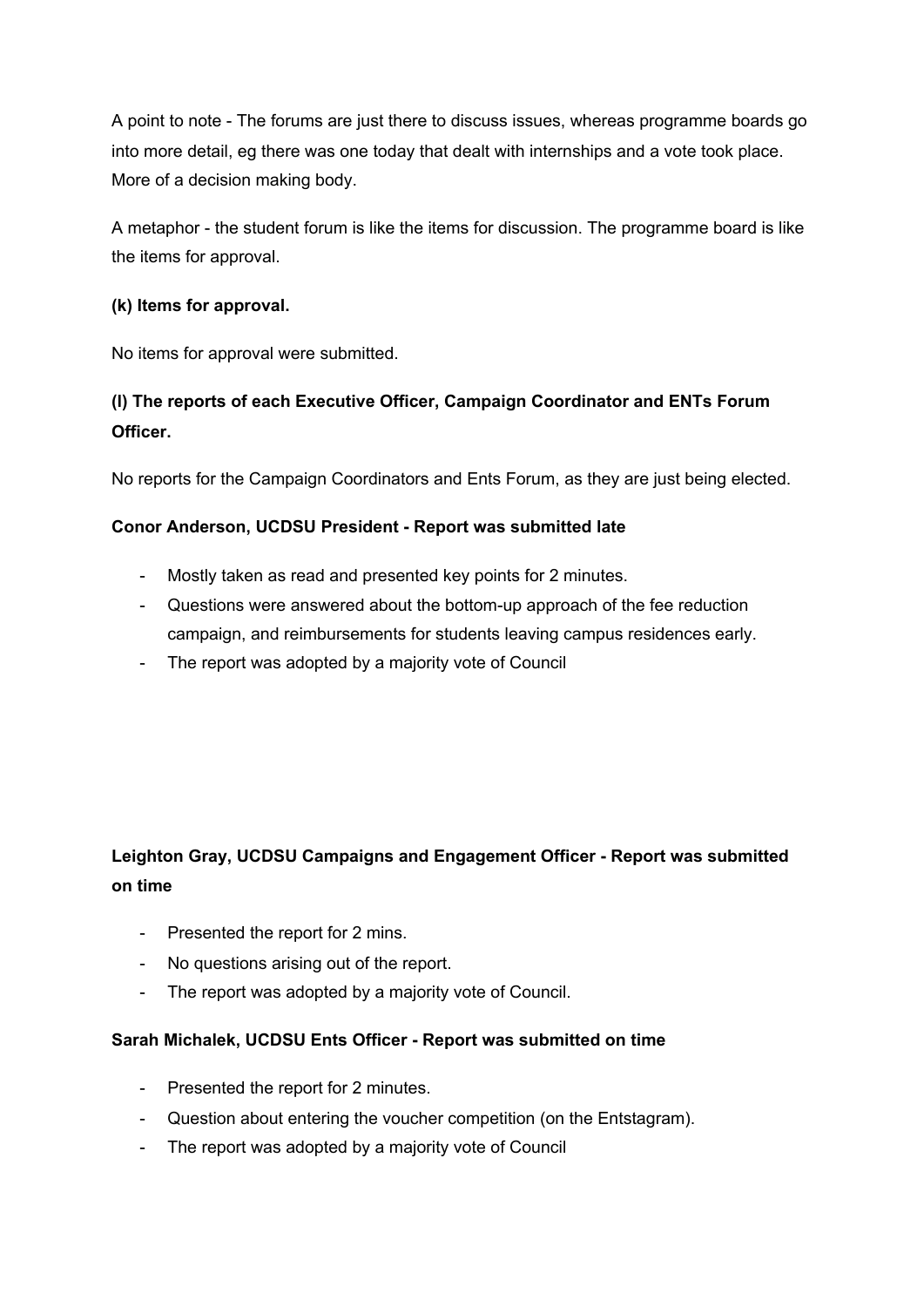## **Hannah Bryson, UCDSU Education Officer - Report was submitted late**

- Presented the report for 2 minutes.
- Question about training for reps who take up seats on programme boards. Topics could include public speaking, jargon, motion writing and such.
- The report was adopted by a majority vote of Council

### **Ruairí Power, UCDSU Welfare Officer - Report was submitted late**

- Presented the report for 2 minutes.
- No questions arising out of the report.
- The report was adopted by a majority vote of Council

### **Carla Gummerson, UCDSU Graduate Officer - Report was submitted on time**

- Presented the report for 2 mins
- Question about provision of period products in all bathrooms (yes). Question about the support for the Direct Provision campaign among the student body - campaign was well received, and collection of period products for DP centres was very successful.
- The report was adopted by a majority vote of Council

## **Míde Nic Fhionnlaoich, UCDSU Law College Officer - Report was submitted on time**

- Report largely taken as read.
- Please get in contact so she can organise college council.
- No questions arising out of the report.
- The report was adopted by a majority vote of Council.

## **Lauren Maunsell, UCDSU Arts Humanities and Social Sciences College Officer - Report was submitted on time**

- Report largely taken as read.
- No questions arising out of the report.
- The report was adopted by a majority vote of Council.

## **Sophie O'Leary, UCDSU Arts Humanities and Social Sciences College Officer - Report was submitted on time**

- Report largely taken as read.
- No questions arising out of the report.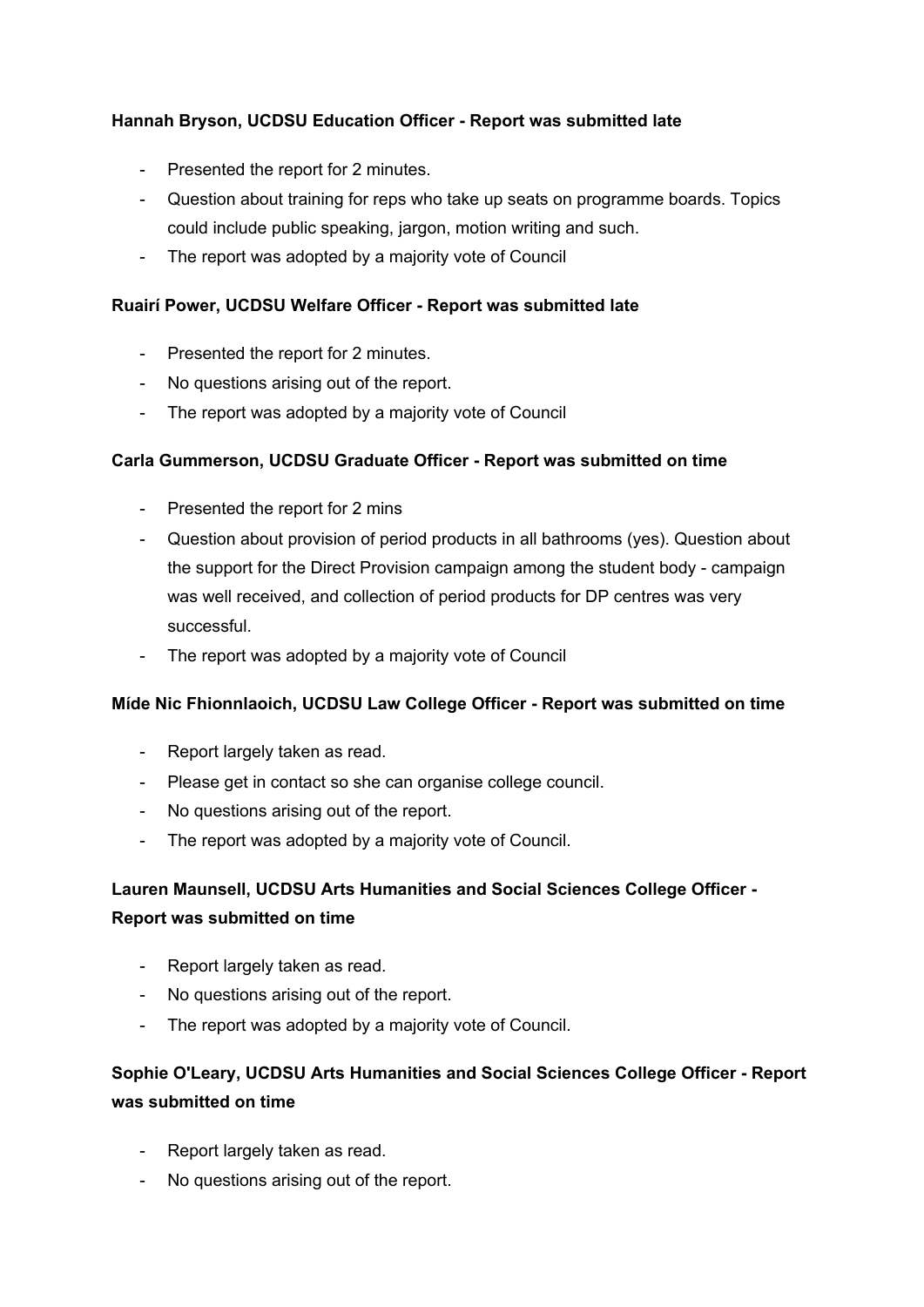- The report was adopted by a majority vote of Council.

## **Marta Geszczak, UCDSU Health Sciences College Officer - Report was submitted on time**

- Report largely taken as read.
- No questions arising out of the report.
- The report was adopted by a majority vote of Council.

# **Corey Power de Jong, UCDSU Engineering and Architecture College Officer - Report was submitted on time**

- Report largely taken as read.
- No questions arising out of the report.
- The report was adopted by a majority vote of Council.

## **Tadhg Ó Maoldhomhnaigh, UCDSU Oifigeach na Gaeilge - Report was submitted on time.**

- Not present - Adoption of the report will be deferred to the next meeting.

## **Emily Moore, UCDSU Science College Officer - Report was submitted on time**

- Report largely taken as read.
- No questions arising out of the report.
- The report was adopted by a majority vote of Council.

#### **Liam Coyle, UCDSU Business College Officer - Report was submitted on time**

- Report largely taken as read.
- Question about promotion of class rep elections in the College of Business. There were limitations as a result of campus being closed. All available routes were exhausted by the team.
- The report was adopted by a majority vote of Council.

## **Lucy Reid, UCDSU Ag, Food and Vet College Officer - Report was submitted on time**

Not present - Adoption of the report will be deferred to the next meeting.

#### **(m) Questions on notice.**

No questions on notice,